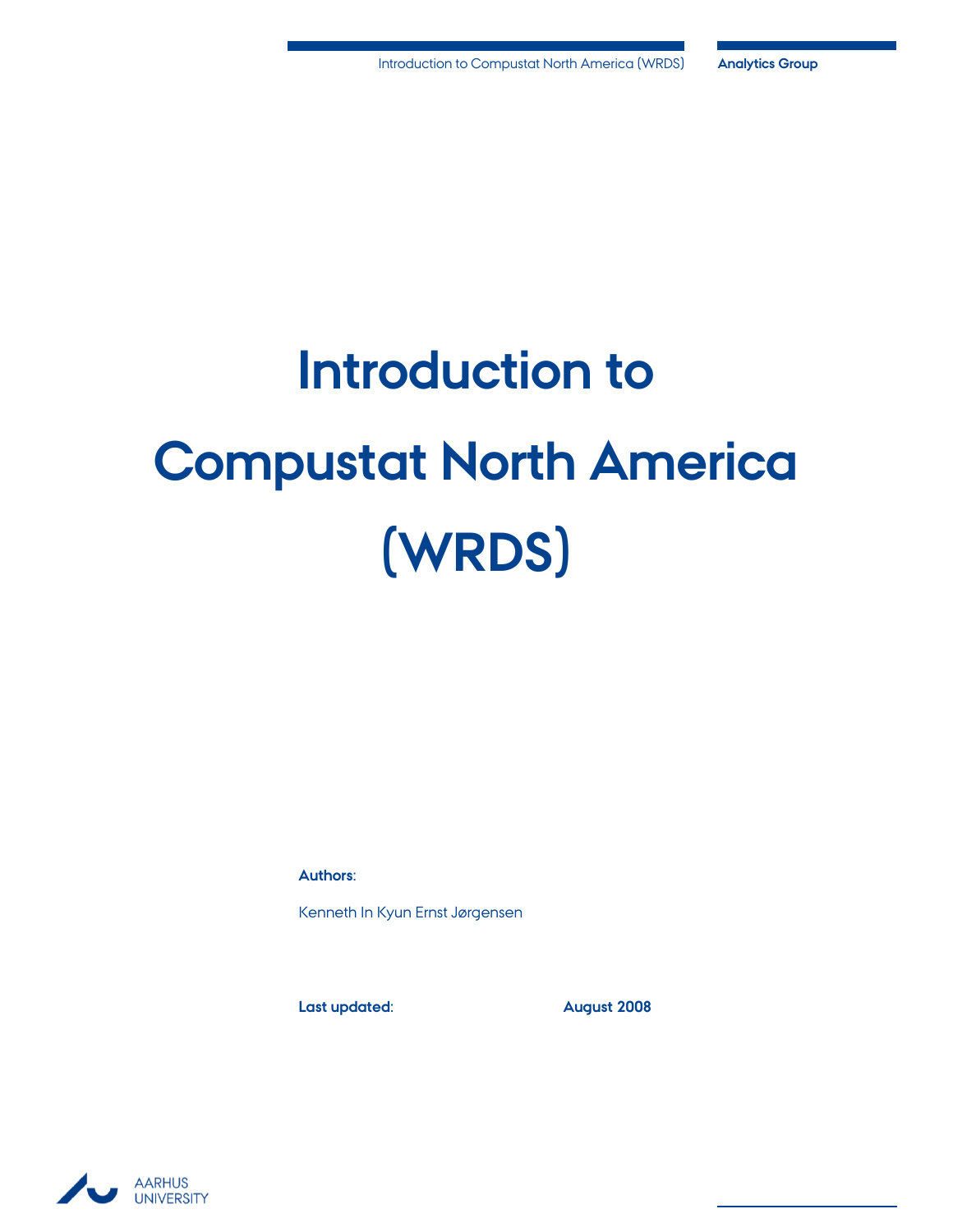# Table of contents

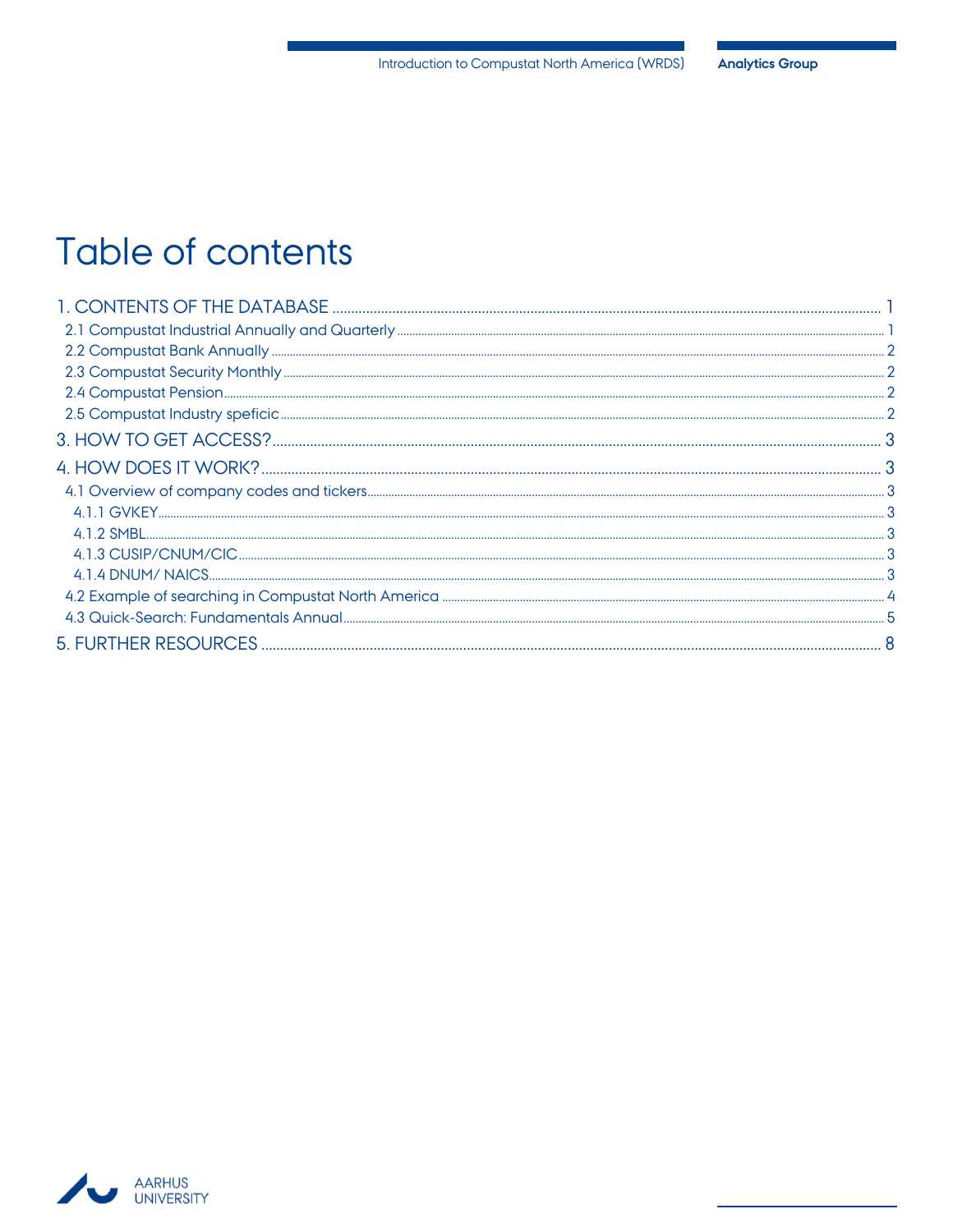# <span id="page-2-0"></span>**1. Contents of the database**

Compustat North America contains information on more than 24,000 active and inactive public companies. Compustat North America contains more detailed and specified information than Compustat Global and EMDB.

The information can be categorized within the following groups:

#### **Company Financials**

- Balance sheets and income statements
	- o Compustat Industrial Annually
	- o Compustat Industrial Quarterly
	- o Compustat Segment
	- o Compustat Index Fundamentals Annual
	- o Compustat Canadian Annual
	- o Compustat Bank Annual

#### **Financial markets and prices**

- Compustat Price, Dividends and Earnings

The information in the database is primarily accounting related, which e.g. can be used for valuation purposes. The advantage of the database is that it offers restated financials, which gives the opportunity for an easy comparison of the companies in the database.

## <span id="page-2-1"></span>**2.1 Compustat Industrial Annually and Quarterly**

Compustat Industrial is offered in an anually and quarterly version, which refers to the date range available. Industrial offers the most comprehensive search on specific company financial items. Full company financial statements are available under Tools, in which it is possible to extract complete financial statements or part of the balance sheet/income statement. The real strenght of Industrial is the decomposition of company financial items.

The decomposed items are not always available for the desired company, which depends on the reporting. An example of the grade of detail can be made with a comparison of the same search in Compustat and Datastream. In this scenario we want information for Novo Nordisk on Plant, Property and Equiptment (PP&E) for the balance sheet.

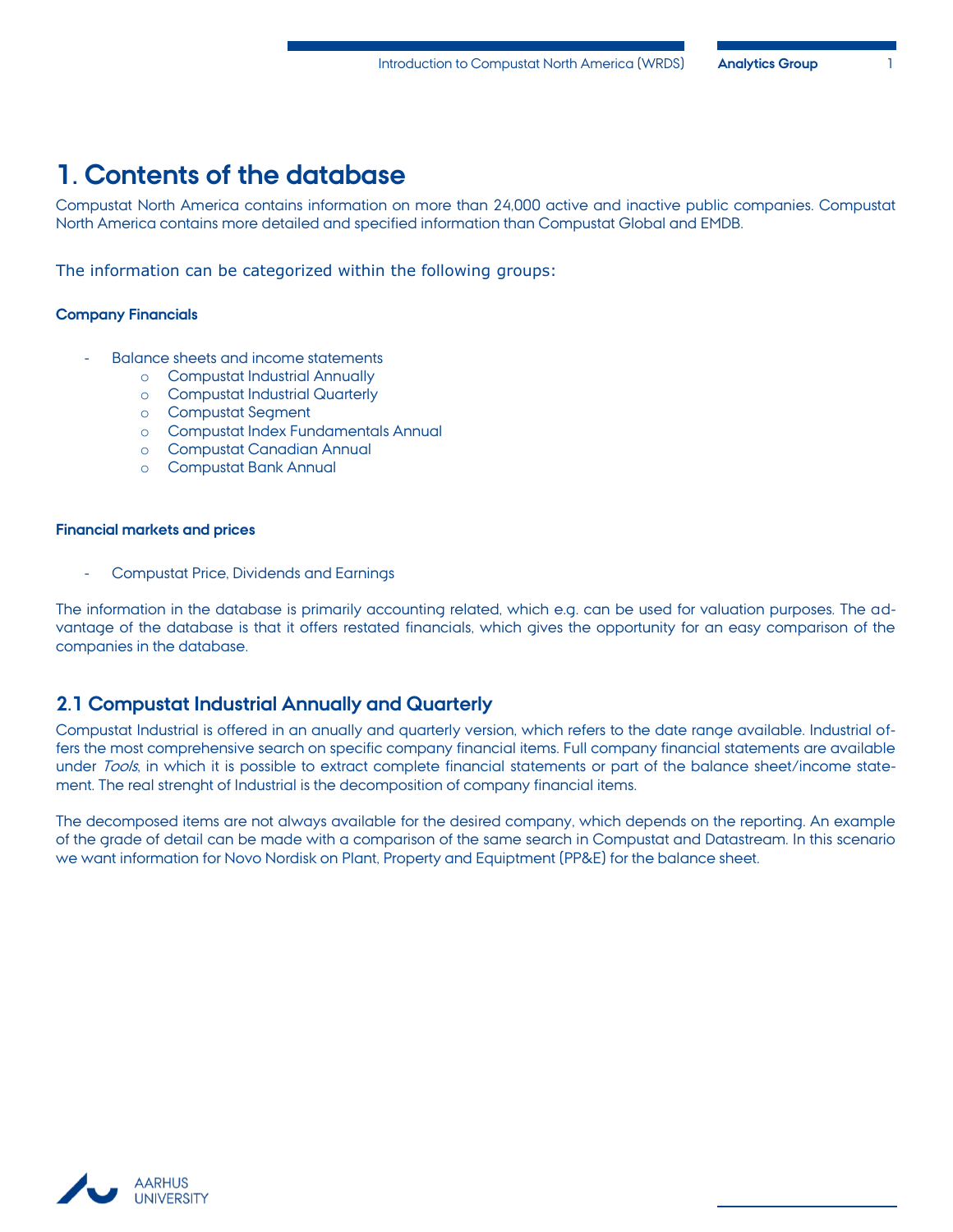| U:NVO       | NOVO NORDISK A/S                    |            |
|-------------|-------------------------------------|------------|
| <b>TYPE</b> | <b>DESCRIPTION</b>                  | 2006       |
|             |                                     | DETAILED   |
| WC05350     | DATE OF FISCAL YEAR END             | 31-12-2006 |
| WC02501     | PROPERTY, PLANT AND EQUIPMENT - NET | 3599915    |

#### **Table 1: Datastream extraction of balance sheet item – Property, Plant and Equiptment – Net (\$1000)**

# **Table 2: Compustat North America Industrial Annually – Property, Plant and Equiptment (\$MM) Property,**

| Global<br>Company<br>Key | <b>Data</b><br>Date | Data<br>Year<br>۰<br><b>Fiscal</b> | <b>Industry</b><br><b>Format</b> | <b>ISO</b><br><b>Currency</b><br>Code | Active/Inacti<br>ve<br><b>Status</b><br><b>Marker</b> | Property,<br><b>Plant</b><br>and<br>Equipment<br>-<br><b>Total</b><br>(Gross) | Property,<br><b>Plant</b><br>and<br>Equipment<br>-<br><b>Total</b><br>(Net) | $\cdots$<br>Plant,<br>and<br>Equipment<br><b>Endina</b><br><b>Balance</b><br>(Schedule<br>V) |  |
|--------------------------|---------------------|------------------------------------|----------------------------------|---------------------------------------|-------------------------------------------------------|-------------------------------------------------------------------------------|-----------------------------------------------------------------------------|----------------------------------------------------------------------------------------------|--|
| 008020                   | 20061231            | 2006                               | <b>INDL</b>                      | USD                                   | A                                                     | 5663.8750                                                                     | 3603.1090                                                                   | 5663.8750                                                                                    |  |
|                          |                     |                                    |                                  |                                       |                                                       |                                                                               |                                                                             |                                                                                              |  |

A close look at the two searces indicates that Compustat offers both the Gross and Net value of PP&E for Novo Nordisk, while Datastream only provides the net value. In this case we have only extracted one element of the Asset side of the balance sheet. Several other items are available in Industrial with an equal or greater degree of detail.

## <span id="page-3-0"></span>**2.2 Compustat Bank Annually**

In accounting there is a difference between balance sheets and income statements for industrial companies and Banks. Compustat Industrial Annually and Quarterly represent both industrial companies and banks, where the banks financials are represented as Industrial statements. In addition to the information available on banks in Industrial, one can supplement with Compustat Bank annually, which features bank related items on the balance sheet and income statement.

## <span id="page-3-1"></span>**2.3 Compustat Security Monthly**

Security Monthly provides monthly historical data on the listed securities available in the database. The database contains opening and closing prices, adjustment factors, dividends, shares outstanding etc.

The advantage over e.g. Datastream is length of the data series available. For Security Monthly the earliest dated security prices are available from January 1962.

## <span id="page-3-2"></span>**2.4 Compustat Pension**

In the United States pension savings programmes are usually organized by the companies. U.S. companies are thereby obliged to report development in their pension capital. Compustat Pension offers unique information on this area. This kind of information is e.g. unavailable in Datastream. A relevant study could be a comparison analysis on pension performance among U.S. companies or a comparsion between U.S. companies and European Pension funds<sup>1</sup>. An example of statistics available are rate of returns, Pension benefits, Pension costs etc.

## <span id="page-3-3"></span>**2.5 Compustat Industry speficic**

Often we are not interested in specific companies, but more interested in specific industries. The most popular U.S. industries are categorized as Airlines, Homebuilding, Healtcare Facilities, Managed Healthcare (HMO), Oil and Gas, Retail and Utility. The use of these areas could be relevant for strategic analysis in a corporate valuation.

 $<sup>1</sup>$  Data for the European pension funds would have to be obtained from other sources.</sup>



 $\overline{a}$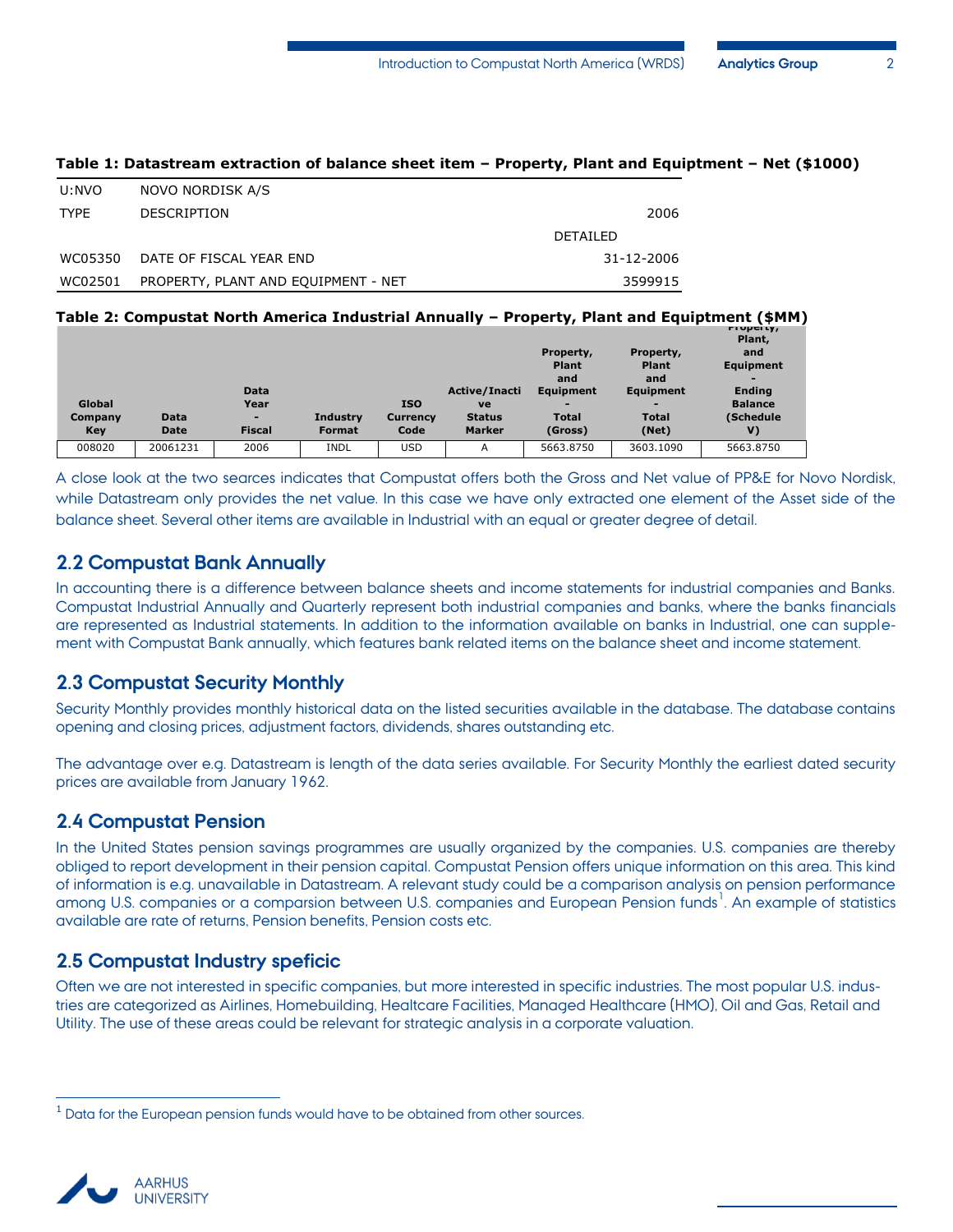# <span id="page-4-0"></span>**3. How to get access?**

Access to Compustat North America is part of the Wharton Research Databases Services and is available through the computers at ASB. WRDS is a database portal, which is accessible through http://lib.asb.dk/linkdb/. Besides Compustat North America the portal offers access to Compustat Global and EMDB, CRSP and NYSE TAQ.

# <span id="page-4-1"></span>**4. How does it work?**

The following example will illustrate a search on company financials for Novo Nordisk, which is listed on New York Stock Exchange, and thereby available in the database. The primary searching is quite alike in WRDS in general, and the search will thereby act as an example for further searches.

## <span id="page-4-2"></span>**4.1 Overview of company codes and tickers**

Searching in WRDS is available based on different ticker symbols and codes. The following sections will outline the difference and advantages of the different codes and tickers.

#### <span id="page-4-3"></span>**4.1.1 GVKEY**

Compustat has defined a proprietary identifier, the GVKEY, for each company in the database. The GVKEY can be used to track a company over time, while the company name, CUSIP, or ticker may change over time.

#### <span id="page-4-4"></span>**4.1.2 SMBL**

SMBL can usually, but not always, be identified with the ticker symbol of the company's publicly traded common stock. However, the same ticker can be assigned to different companies on different exchanges and company tickers can change over time. For example, the ticker "C" has been used by both Chrysler and Citigroup. Consequently, the ticker symbol is often an unreliable way to identify companies over time and in different databases.

#### <span id="page-4-5"></span>**4.1.3 CUSIP/CNUM/CIC**

CUSIP is a nine-character alphanumeric identifier assigned to individual financial assets by an independent agency. As a rule, the first six characters of the CUSIP can be identified with a company; the next two characters (the seventh and eighth) identify a particular asset (e.g., a class of stock or a bond issue) issued by the company; and the ninth digit is a "check digit" to improve the accuracy of electronic transmission of CUSIPs.

Within Compustat, the first six characters of the CUSIP are referred to as the CNUM (CUSIP issuer code), and the last three characters of the CUSIP are called the CIC (CUSIP issue code). Throughout much of the history of Compustat data files, the CNUM was used as a company identifier, but it has recently been supplanted in this function by the GVKEY. In any event, the Compustat files do not track a company's CUSIP history. Rather, only the most recent CUSIP or CNUM is included.

#### <span id="page-4-6"></span>**4.1.4 DNUM/ NAICS**

Until recently, Compustat used its DNUM variable to indicate a company's main line of business. This code was generally based on the SIC (Standard Industrial Classification) code created by the U.S. Census Bureau. The Census Bureau is replacing SIC codes with NAICS (North American Industry Classification System) codes. Further, Standard & Poor's and Morgan Stanley have developed GICS (Global Industry Classification System) codes.

A company's industrial classification can change from time to time, but the DNUM in Compustat data files generally reflects only the current classification, not the history of a company's industry affiliations.

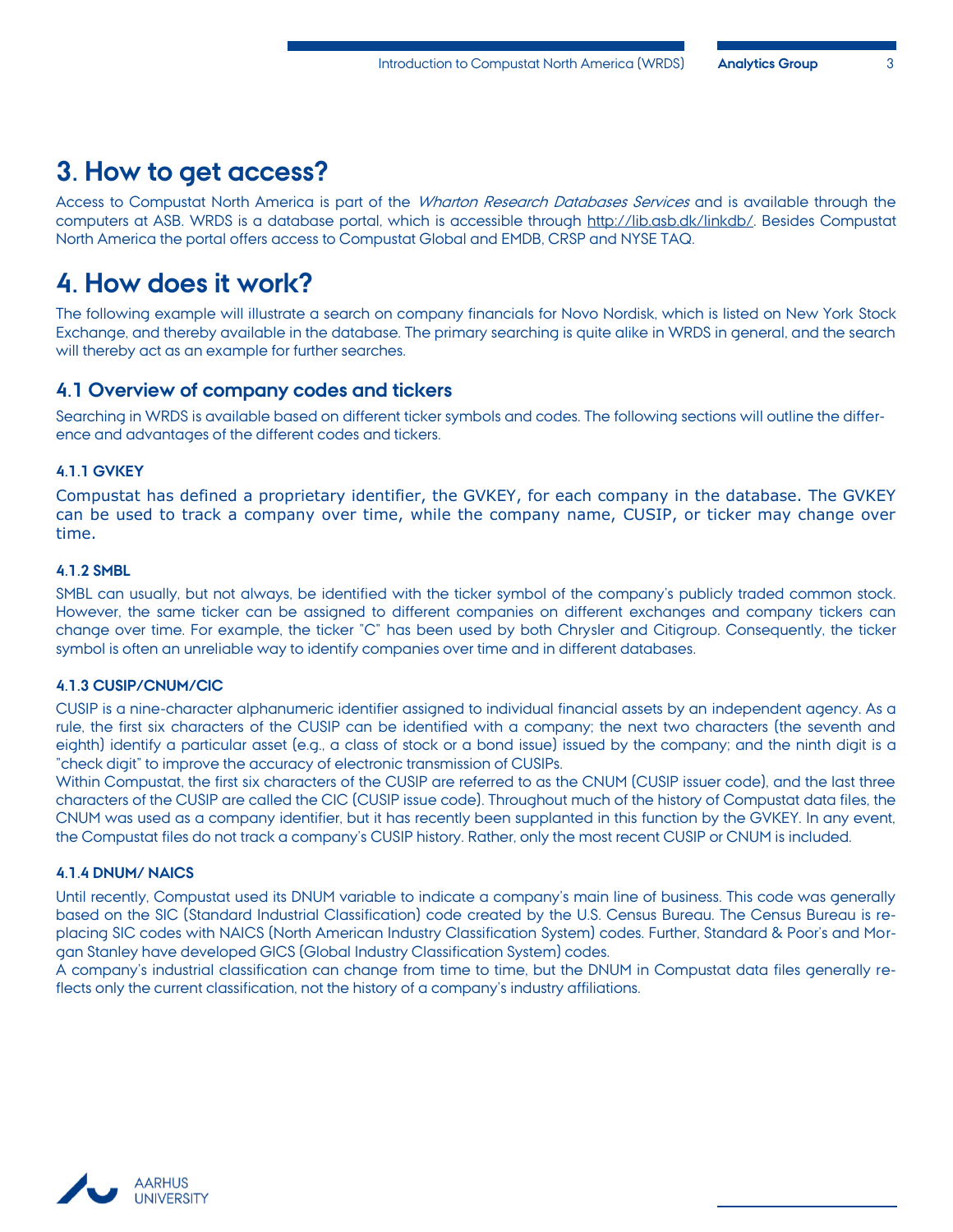# <span id="page-5-0"></span>**4.2 Example of searching in Compustat North America**

The startup in WRDS gives you the following options

|                                       | home<br>my.wrds<br>tools<br>support                                                                                                                                                                                                                                                                                                                                                                                                                                                                    | forums<br>about<br>news                                                                                                                                            |
|---------------------------------------|--------------------------------------------------------------------------------------------------------------------------------------------------------------------------------------------------------------------------------------------------------------------------------------------------------------------------------------------------------------------------------------------------------------------------------------------------------------------------------------------------------|--------------------------------------------------------------------------------------------------------------------------------------------------------------------|
|                                       | datasets<br>Select a dataset<br>$\checkmark$                                                                                                                                                                                                                                                                                                                                                                                                                                                           | UNIVERSITY of PENNSYLVANIA                                                                                                                                         |
|                                       | <b>Wharton Research Data Services</b><br>//The Path to Business Intelligence >                                                                                                                                                                                                                                                                                                                                                                                                                         | logout now!                                                                                                                                                        |
| Home<br>mv.WRDS<br>▶ Tools<br>Support | WRDS taps the most comprehensive sources of financial, accounting, economic, management, marketing, banking, and insurance data. (More<br>about WRDS)                                                                                                                                                                                                                                                                                                                                                  | <b>New Compustat Update</b><br><b>Schedule</b>                                                                                                                     |
| Forums<br><b>News</b><br>About        | WRDS Scheduled Downtime - Saturday, June 21.<br>The WRDS server will be undergoing maintenance from 10am - 6pm (EDT) on Saturday, June 21.                                                                                                                                                                                                                                                                                                                                                             | <b>CENTRIS Data</b>                                                                                                                                                |
| Other Links                           | The WRDS web site will be un available between 10:00-10:15 AM and 5:45-6:00PM (EDT). Interactive (UNIX) logins and PC SAS sessions<br>will be unavailable during the entire maintenance window.<br>We apologize for any inconvenience.                                                                                                                                                                                                                                                                 | <b>Trial Dataset:</b><br><b>IPOs from GSIOnline</b>                                                                                                                |
|                                       |                                                                                                                                                                                                                                                                                                                                                                                                                                                                                                        | <b>Need Support?</b>                                                                                                                                               |
|                                       | REQUESTING YOUR FEEDBACK: Please consider answering our new, brief (only 5 questions) WRDS Customer Survey.<br>Your feedback is vital in helping us make WRDS more valuable for you. Please click here to take our survey, which will<br>open in a new window. Thank you!<br>Dataset List by Vendor Dataset List by Concept<br>University of Aarhus subscribes to datasets from the following providers (for details on datasets and permissions within each group, see My<br>Permissions in my.WRDS): | <b>Forums@WRDS</b><br><b>Latest Topics</b><br>delete a list of firms from<br>data<br>ftse250<br>SAS/CONNECT sharing file<br>attributes<br>how to output regression |
|                                       | • COMPUSTAT Global & EMDB<br>• COMPUSTAT North America<br>$\bullet$ CRSP<br>• CUSIP Master File<br>• NYSE TAO                                                                                                                                                                                                                                                                                                                                                                                          | residual by firm<br><b>Search Forums</b><br>[90]<br>libes<br>About FORUMS@WRDS                                                                                     |

#### By clicking on Compustat North America the following screen appears

|                                                                                                                | my.wrds<br>tools<br>forums<br>home<br>support<br>about<br>news<br>datasets<br>Ÿ<br><b>COMPUSTAT North America</b>                                                                                                                                                                                                                                                                                                                                                                                                                                                                        |
|----------------------------------------------------------------------------------------------------------------|------------------------------------------------------------------------------------------------------------------------------------------------------------------------------------------------------------------------------------------------------------------------------------------------------------------------------------------------------------------------------------------------------------------------------------------------------------------------------------------------------------------------------------------------------------------------------------------|
|                                                                                                                | <b>COMPUSTAT North America</b><br>//from Standard & Poor's><br>logout now!                                                                                                                                                                                                                                                                                                                                                                                                                                                                                                               |
| <b>Annual Updates</b><br>Fundamentals Annual<br>Fundamentals Quarterly                                         | Standard & Poor's Investment Services, a division of McGraw-Hill, Inc., is the premier supplier of financial information to the institutional investment community around the world.<br>Standard & Poor's Compustat® is a standardized database delivering fundamental and market data on over 54,000 securities to clients through a variety of databases and analytical<br>software products.                                                                                                                                                                                          |
| Security Monthly<br>Pension<br>Industry Specific                                                               | Compustat North America is a database of U.S. and Canadian fundamental and market information on more than 24,000 active and inactive publicly held companies. It provides<br>more than 300 annual and 100 quarterly Income Statement, Balance Sheet, Statement of Cash Flows, and supplemental data items.                                                                                                                                                                                                                                                                              |
| FTP (Legacy) Version<br>Industrial Annual<br>Industrial Quarterly<br>Prices, Dividends &<br>Earnings           | Standard & Poor's offers a selection of Compustat North America files that are available in both annual and quarterly formats. The industrial annual formats offer both historical and<br>restated data. The industrial quarterly formats offer restated data as reported by the company. The restated data allows analysts to compare current and prior years' results on a<br>comparable basis and determine financial trends and growth rates. For most companies, annual and quarterly data is available for a maximum of 20 years and 48 quarters<br>(Compustat User's Guide, p.1). |
| Canadian                                                                                                       | Compustat North America files also contain information on aggregates, industry segments, banks, market prices, dividends, and earnings. For more detailed information on the<br>Compustat files, consult the Compustat User's Guide.                                                                                                                                                                                                                                                                                                                                                     |
| <b>Other Products</b><br>Bank<br>Segments<br>Index Fundamentals<br>Audit Fees<br><b>Executive Compensation</b> | WRDS offers access to Compustat North American data through the Compustat FTP file dataset. Many Universities subscribe to Standard & Poor's Research InsightSM and Standard &<br>Poor's Market Insight® through the Library or Business School. See the links below for more on Research Insight and Market Insight, and contact your Library or School of Business<br>to determine whether you have access to additional data using these options.<br>· Standard & Poor's Research Insight                                                                                             |
| Global<br><b>Emerging Markets</b><br>Preliminary History<br>Unrestated Quarterly<br>Point in Time              | • Standard & Poor's Market Insight<br><b>COMPUSTAT Database copyright notice</b>                                                                                                                                                                                                                                                                                                                                                                                                                                                                                                         |
| Filings<br><b>Tools</b>                                                                                        | Copyright © 2006, The McGraw-Hill Companies, Inc. Data provided by Standard & Poor's Compustat, a Division of The McGraw-Hill Companies, Inc.                                                                                                                                                                                                                                                                                                                                                                                                                                            |
| Balance Sheet and<br><b>Income Statement Extract</b><br>Financial Statements -<br><b>Annually Updated</b>      |                                                                                                                                                                                                                                                                                                                                                                                                                                                                                                                                                                                          |
| S&P Index Constituents<br><b>Quarterly Updates</b>                                                             |                                                                                                                                                                                                                                                                                                                                                                                                                                                                                                                                                                                          |
|                                                                                                                |                                                                                                                                                                                                                                                                                                                                                                                                                                                                                                                                                                                          |

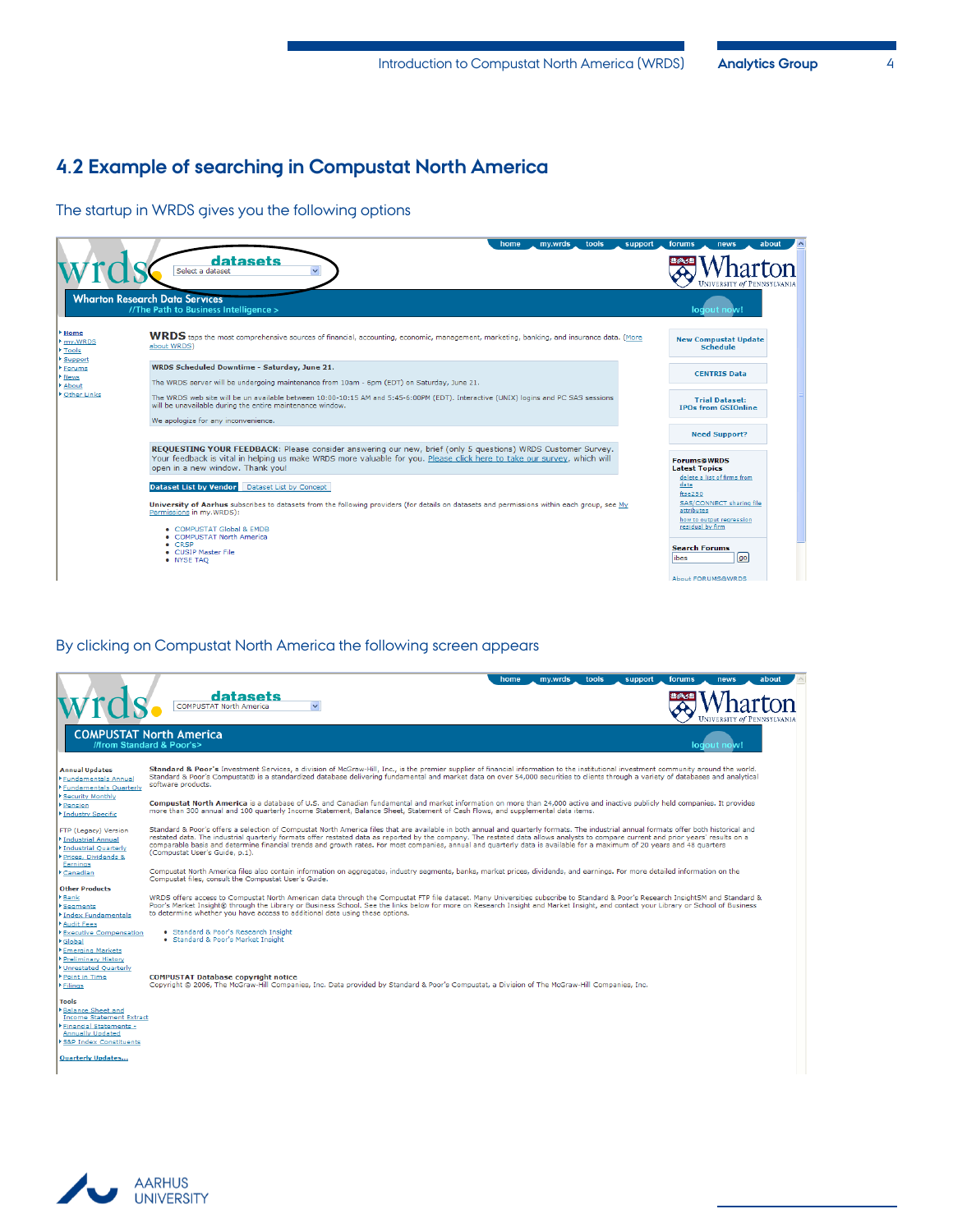# <span id="page-6-0"></span>**4.3 Quick-Search: Fundamentals Annual**

In our search we want information on the previous 5 years of financials for Novo Nordisk. By clicking on Fundamentals Annual, the following screen appears.

| COMPUSTAT North America<br>//from Standard & Poor's>                                                                                                                                                                                                                                                                                                                                                              | datasets<br>$\checkmark$<br><b>COMPUSTAT North America</b>                                                                                                                                                                                                                                                                | Specify Fiscal Year and<br>time period                                                       |
|-------------------------------------------------------------------------------------------------------------------------------------------------------------------------------------------------------------------------------------------------------------------------------------------------------------------------------------------------------------------------------------------------------------------|---------------------------------------------------------------------------------------------------------------------------------------------------------------------------------------------------------------------------------------------------------------------------------------------------------------------------|----------------------------------------------------------------------------------------------|
| <b>Annual Updates</b><br><b>Fundamentals Annual</b><br><b>Fundamentals Quarterly</b><br>Security Monthly<br>Pension<br>Industry Specific                                                                                                                                                                                                                                                                          | <b>Compustat - Fundamentals Annual</b><br>This page can query and extract data for all companies, years and items in the Compustat North Americ<br>Data Query   Documentation   Data Manuals   Retrieve from myWRDS Q<br>ueries                                                                                           |                                                                                              |
| FTP (Legacy) Version<br>Industrial Annual<br>Industrial Quarterly<br>Prices, Dividends &<br>Earnings<br>Canadian                                                                                                                                                                                                                                                                                                  | <b>Step One: Date Range</b><br>⊙ Fiscal Year<br>Date Variable:<br>$O$ Datadate<br>Beginning Dec   2003 V<br>Ending Dec $\vee$ 2007 $\vee$                                                                                                                                                                                 | Specify the search: In<br>this example we use                                                |
| <b>Other Products</b><br>Bank<br>Segments<br>Index Fundamentals<br>Audit Fees<br>Executive Compensation<br>Global<br><b>Emerging Markets</b><br>Preliminary History<br>Unrestated Quarterly<br>Point in Time<br>Filings<br><b>Tools</b><br>Balance Sheet and<br><b>Income Statement Extract</b><br>Producted Personal and<br>C Code Lookup - Windows Internet Explorer<br><b>Novo Nordisk</b><br>Matches found: 1 | <b>Step Two: Search</b><br>Search By CUSIP<br>Choose 1 Of 3 Methods<br>1. Company Codes<br>670100205<br>Code Lookup<br>○ 2. File Containing Company codes<br><b>Bn</b><br>◯ 3. Entire Database<br><u>   -    </u><br>u,<br>http://wrds.wharton.upenn.edu/cgi-bin/lookup.cgi/compna/n <mark>a</mark> mes<br>Find.<br>Close | CUSIP, but generally<br>GVKEY is preferred,<br>since it allows for<br>unique tracking within |
| <b>GVKEY</b> CONM<br><b>NOVO NORDISK</b><br>008020<br>A/S<br>Done                                                                                                                                                                                                                                                                                                                                                 | <b>CUSIP</b><br>TIC<br><b>CIK</b><br><b>SIC NAICS</b><br>NVO 670100205 0000353278 2834 325412<br><b>O</b> Internet<br>$^{4}$ 100%                                                                                                                                                                                         | The search yields the following results                                                      |

The first part of our search specification is now completed. In the next step we need to specify, which parts of the financials we want to extract. In this example we will take a look at the information on specific stock options for Novo Nordisk.

The following search has to be specified

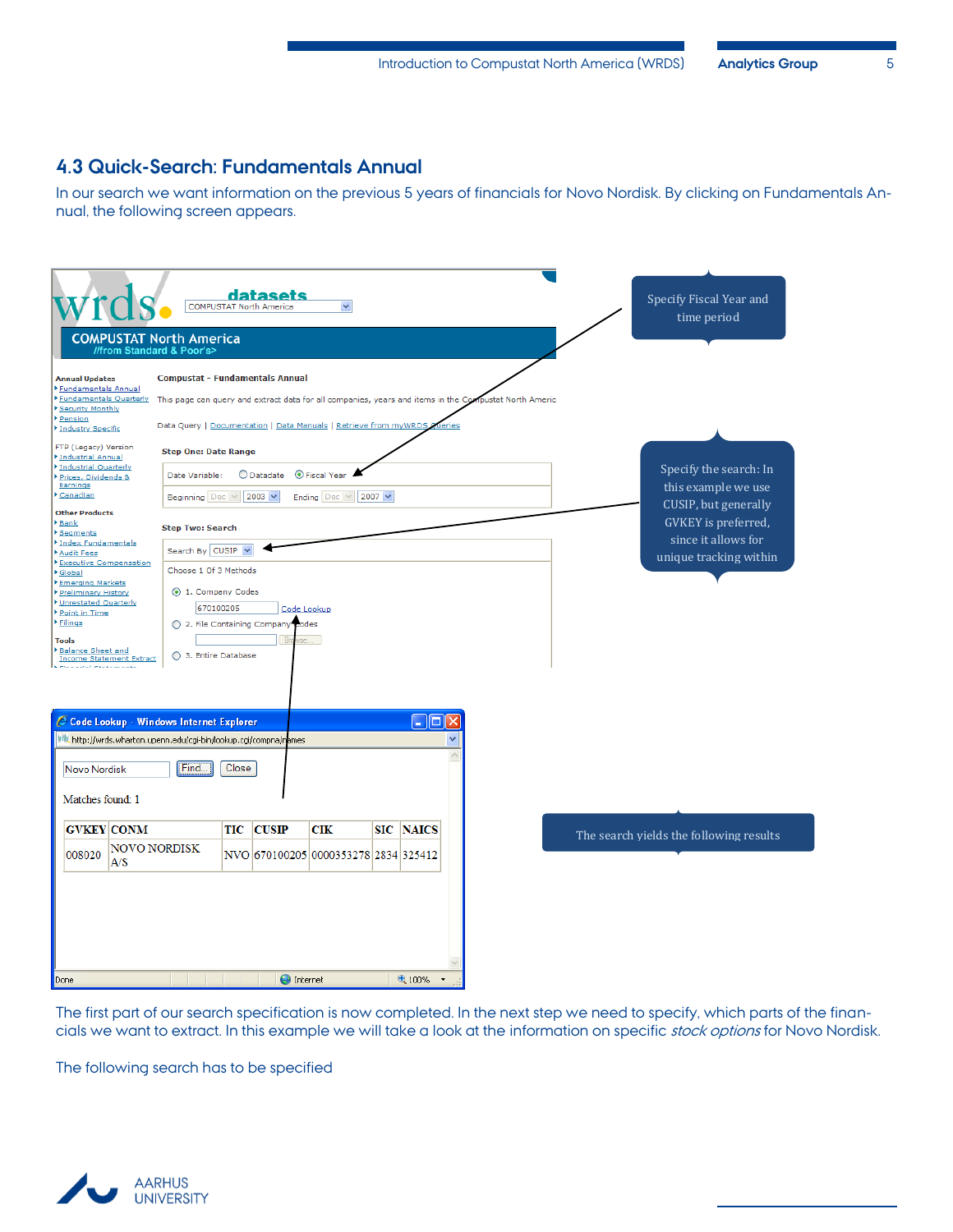| Data Items A-L                                                                                           |   |
|----------------------------------------------------------------------------------------------------------|---|
| ACCHG -- Accounting Changes - Cumulative Effect                                                          |   |
| ACCLI -- Accrued Liabilities - Increase/(Decrease)                                                       |   |
| ACCO -- Acceptances Outstanding                                                                          |   |
| ACDO -- Current Assets of Discontinued Operations                                                        |   |
| ACO -- Current Assets - Other - Total<br>ACODO -- Other Current Assets Excl Discontinued Operations      |   |
| ACOMINC -- Accumulated Other Comprehensive Income (Loss)                                                 |   |
| ACOX -- Current Assets - Other - Sundry                                                                  |   |
| ACOXAR -- Current Assets - Other - Total As Reported                                                     |   |
| ACODISN -- Acquisitions and Disposals - Net Cash Flow                                                    |   |
|                                                                                                          |   |
| Data Items M-Z                                                                                           |   |
| OPTEXD -- Options - Exercised (-)<br>٨                                                                   |   |
| OPTFVGR -- Options - Fair Value of Options Granted                                                       |   |
| <b>OPTGR -- Options - Granted</b>                                                                        | ▤ |
| OPTLIFE -- Life of Options - Assumption (# yrs)                                                          |   |
| OPTOSBY -- Options Outstanding - Beg of Year                                                             |   |
| OPTOSEY -- Options Outstanding - End of Year<br>OPTPRCBY -- Options Outstanding Beg of Year - Price      |   |
| <b>OPTPRCCA -- Options Cancelled - Price</b>                                                             |   |
| <b>OPTPRCEX -- Options Exercised - Price</b>                                                             |   |
| OPTPRCEY -- Options Outstanding End of Year - Price                                                      |   |
|                                                                                                          |   |
| Supplemental Data Items                                                                                  |   |
| ADJEX C -- Cumulative Adjustment Factor by Ex-Date - Calendar                                            |   |
| ADJEX F -- Cumulative Adjustment Factor by Ex-Date - Fiscal                                              |   |
| CSHTR C -- Common Shares Traded - Annual - Calendar                                                      |   |
| CSHTR F -- Common Shares Traded - Annual - Fiscal                                                        |   |
| DVPSP C -- Dividends per Share - Pay Date - Calendar                                                     |   |
| DVPSP F -- Dividends per Share - Pay Date - Fiscal                                                       |   |
| DVPSX C -- Dividends per Share - Ex-Date - Calendar<br>DVPSX F -- Dividends per Share - Ex-Date - Fiscal |   |
| MKVALT C -- Market Value - Total - Calendar                                                              |   |
| MKVALT F -- Market Value - Total - Fiscal                                                                |   |
|                                                                                                          |   |

Under data items it is possible to specify, which financials to extract from the search. In our example we want information on *Options*, which is selected from Data items M-Z. By holding down CTRL+ clicking on the specific items you can select the necessary information.

#### **Step Four: Output**

**Data Request Summary** Data Request ID

Libraries/Data Sets

Input Codes<br>2 item(s)

Frequency/Date Range Search Variable

Conditional Statements

Output<br>format/Compression

Variables Selected

Extra Variables and<br>Parameters Selected



Submit Request Save Query | Reset

200717581

CUSIP

 $n/a$ 

 $x|s/$ 

670100205

comp/funda ann / 2003 - 2007

#### By clicking submit request the following window appears

CONSOL INDFNT DATAFNT POPSRC CURCD COSTAT OPTCA OPTDR<br>OPTEX OPTEXD OPTFVGR OPTGR OPTLIFE OPTOSBY OPTOSEY OPTE<br>OPTPRCCA OPTPRCEX OPTPRCEY OPTPRCGR OPTPRCVIA OPTRTR<br>OPTVOL

Under output format it is possible to specify, which data format to export to. In our example we will export to an Excel Spreadsheet. WRDS offers numerous output formats into the most popular statistical packages and text files.

Right-click on the link, and choose save as. The spreadsheet can now be opened with the available data.

the link below to open the output file. our output is complete. Clicl ▲

C INDL STD

200717581.xls (13 KB, 4 observations 27 variables)

**Download instructions**<br>Netscape users... Shift-click

Netscape users... Shift-click<br>Internet Explorer users... Right-click and select "Save Target As..."

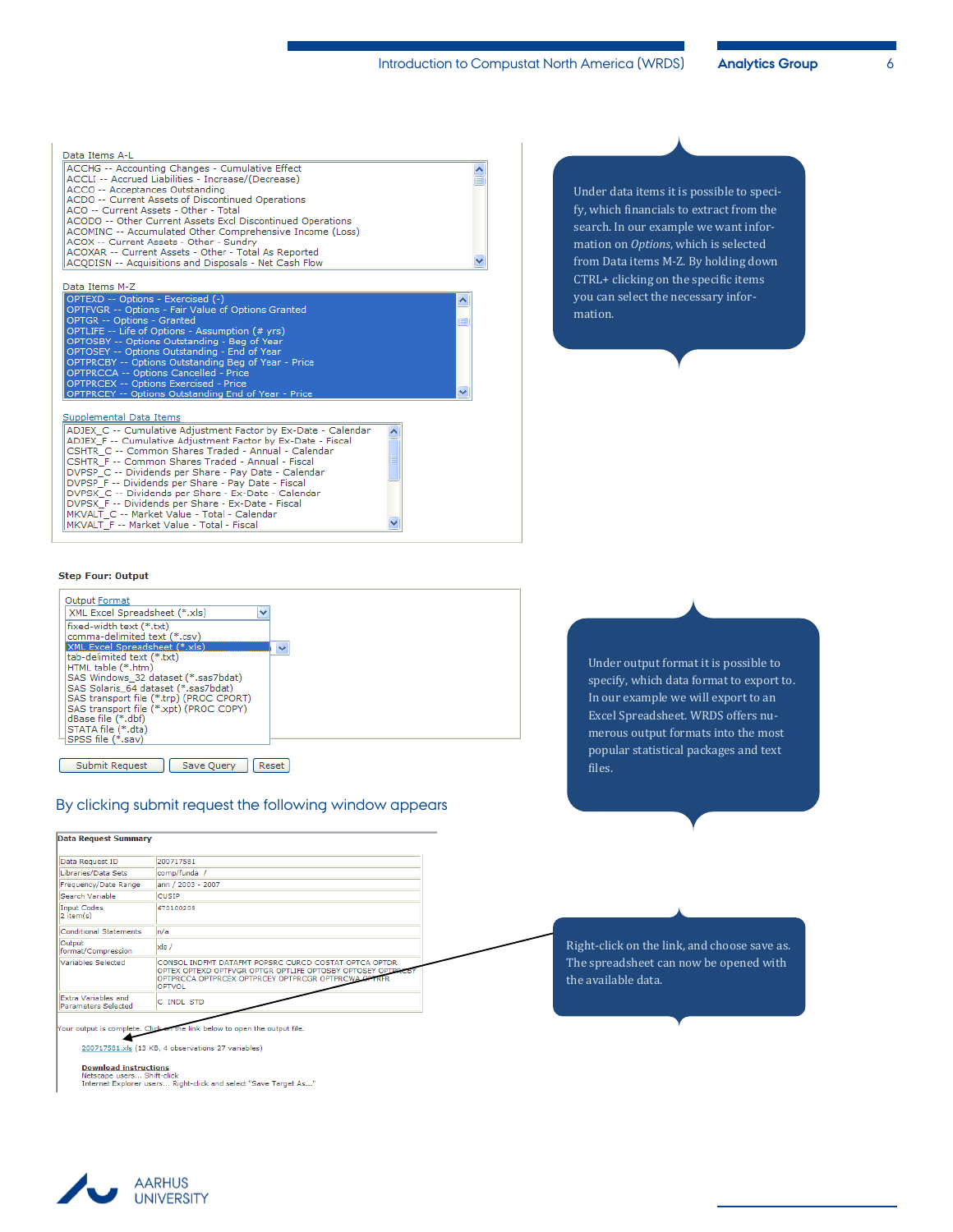# The resulting output looks as follows

.

|                               |                                 |                                             |                             |               | rever              |                                                |                    |                                      |               |                        |                       |
|-------------------------------|---------------------------------|---------------------------------------------|-----------------------------|---------------|--------------------|------------------------------------------------|--------------------|--------------------------------------|---------------|------------------------|-----------------------|
|                               |                                 |                                             |                             |               | of                 |                                                |                    |                                      |               |                        |                       |
|                               |                                 |                                             |                             |               | Consolidatio       |                                                |                    |                                      |               |                        |                       |
|                               |                                 | <b>Data</b>                                 |                             |               | n                  |                                                |                    |                                      |               |                        | <b>Active/Inacti</b>  |
| Global                        |                                 | Year                                        |                             |               | Company            |                                                |                    |                                      |               | <b>ISO</b>             | ve                    |
| Company                       | <b>Data</b>                     |                                             |                             | <b>GIC</b>    | Annual             | <b>Industry</b>                                |                    | <b>Data</b>                          | Population    | <b>Currency</b>        | <b>Status</b>         |
| Key                           | <b>Date</b>                     | <b>Fiscal</b>                               | <b>CUSIP</b>                | <b>Groups</b> | <b>Descriptor</b>  | Format                                         |                    | Format                               | <b>Source</b> | Code                   | <b>Marker</b>         |
| 008020                        | 20031231                        | 2003                                        | 670100205                   | 3520          | C                  | <b>INDL</b>                                    |                    | <b>STD</b>                           | D             | <b>USD</b>             | Α                     |
| 008020                        | 20041231                        | 2004                                        | 670100205                   | 3520          | C                  | <b>INDL</b>                                    |                    | <b>STD</b>                           | D             | <b>USD</b>             | Α                     |
| 008020                        | 20051231                        | 2005                                        | 670100205                   | 3520          | C                  | <b>INDL</b>                                    |                    | <b>STD</b>                           | D             | <b>USD</b>             | Α                     |
| 008020                        | 20061231                        | 2006                                        | 670100205                   | 3520          | $\mathsf{C}$       | <b>INDL</b>                                    |                    | <b>STD</b>                           | D             | <b>USD</b>             | Α                     |
|                               |                                 |                                             |                             |               |                    | <b>Acquisitions</b><br>and<br><b>Disposals</b> |                    |                                      |               | <b>Options</b><br>Fair |                       |
|                               |                                 |                                             |                             |               |                    |                                                |                    | <b>Options</b>                       |               | Value                  |                       |
|                               |                                 |                                             |                             |               |                    | <b>Net</b>                                     | <b>Options</b>     |                                      |               | of                     | <b>Options</b>        |
|                               | Company                         | <b>Ticker</b>                               | <b>CIK</b>                  |               | Preliminary        | Cash                                           | <b>Exercisable</b> | <b>Exercised</b>                     |               | <b>Options</b>         |                       |
|                               | <b>Name</b><br>NOVO NORDISK A/S | Symbol<br><b>NVO</b>                        | <b>Number</b><br>0000353278 |               | <b>Date</b>        | <b>Flow</b>                                    | (000)              | $(\cdot)$                            |               | Granted                | Granted               |
|                               | NOVO NORDISK A/S                | <b>NVO</b>                                  | 0000353278                  |               | ٠                  |                                                |                    | 0.3950                               |               |                        | 0.8090                |
|                               | NOVO NORDISK A/S                | <b>NVO</b>                                  | 0000353278                  |               | $\sim$             | $\mathbf{r}$                                   | $\cdot$            | 0.3900                               |               | $\sim$                 | 0.9340                |
|                               | <b>NOVO NORDISK A/S</b>         | <b>NVO</b>                                  | 0000353278                  |               | ٠<br>$\cdot$       | $\sim$<br>$\cdot$                              | $\cdot$<br>$\cdot$ | 0.9530                               |               | ٠<br>$\sim$            | 1.1150                |
| <b>Options</b><br>Outstanding | <b>Options</b><br>Outstanding   | <b>Options</b><br>Outstanding<br><b>Beg</b> |                             |               |                    | <b>Options</b><br>Outstanding<br>End           |                    | <b>Options</b><br><b>Exercisable</b> |               | <b>Risk</b><br>Free    |                       |
|                               |                                 | of                                          | <b>Options</b>              |               | <b>Options</b>     | of                                             | <b>Options</b>     | ۰                                    |               | Rate                   | <b>Volatility</b>     |
| <b>Beg</b>                    | End                             | Year                                        | <b>Cancelled</b>            |               | <b>Exercised</b>   | Year                                           | <b>Granted</b>     | Weighted                             |               |                        |                       |
| of                            | of                              |                                             |                             |               |                    | ÷                                              |                    | Avg                                  |               | <b>Assumption</b>      | <b>Assumption</b>     |
| Year                          | Year                            | Price                                       | Price                       |               | Price              | Price                                          | Price              | Price                                |               | (%)                    | (%)                   |
| $\sim$                        | $\cdot$                         | $\ddot{\phantom{0}}$                        | $\epsilon$                  |               | $\epsilon$         | $\epsilon$                                     | $\epsilon$         | $\sim$                               |               | $\cdot$                | $\sim$                |
| 4.0380                        | 4.4460<br>4.9760                | 39.3200                                     | 39.3200<br>36.0400          |               | 165.4500           | 41.3200<br>37.7900                             | 48.6000            | $\sim$                               |               | $\cdot$<br>3.2500      | $\epsilon$<br>15.0000 |
| 4.4450<br>4.9760              | 5.0480                          | 36.0400<br>42.1400                          | 42.1400                     |               | 30.0100<br>37.8900 | 47.4500                                        | 48.5800<br>61.9700 | $\bullet$                            |               | 3.6000                 | 17.0000               |
|                               |                                 |                                             |                             |               |                    |                                                |                    | ٠                                    |               |                        |                       |

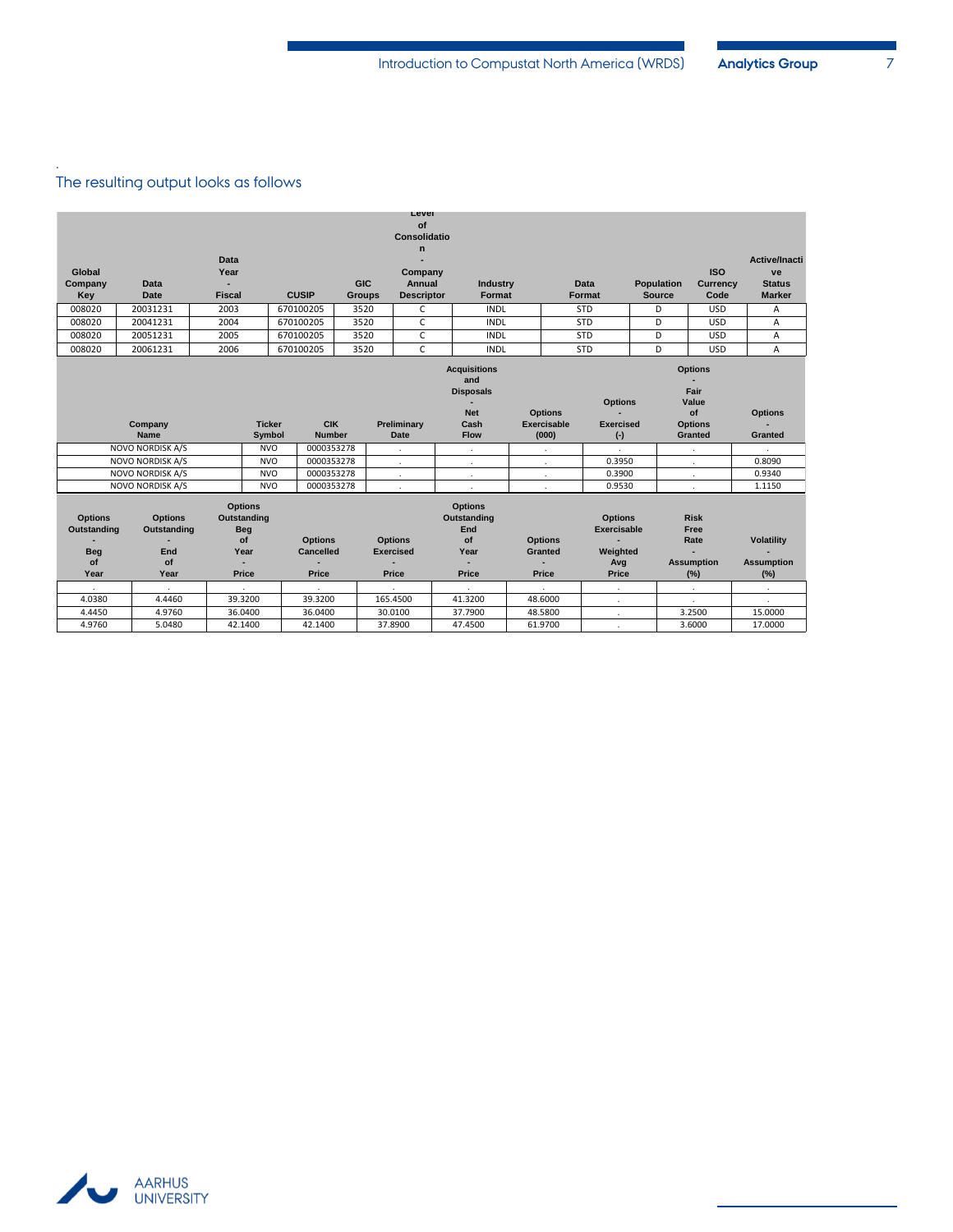# <span id="page-9-0"></span>**5. Further resources**

WRDS offers various manuals online that explains the different data types and how to export the data. Usually the manuals are available at the top of each category.

|                                              | about<br>my.wrds tools<br>home<br>support<br>forums<br>news<br>datasets<br><b>BAJE TAT.</b><br>harton<br><b>COMPUSTAT North America</b>                                    |
|----------------------------------------------|----------------------------------------------------------------------------------------------------------------------------------------------------------------------------|
|                                              | $\vee$<br>UNIVERSITY of PENNSYLVANIA                                                                                                                                       |
|                                              | <b>COMPUSTAT North America</b><br><b>//from Standard &amp; Poor's&gt;</b><br>logout no                                                                                     |
| <b>Annual Updates</b><br>Fundamentals Annual | <b>Compustat - Fundamentals Annual</b>                                                                                                                                     |
| Fundamentals Quarterly<br>Security Monthly   | This page can query and extract data fer all companies, years and items in the Compustat North America Fundamental Annual dataset. The older FTP query is still available. |
| Pension<br>Industry Specific                 | Data Query   Documentation   Data Manuals   Retrieve from myWRDS Queries                                                                                                   |
|                                              |                                                                                                                                                                            |

The following manuals are available online for Compustat North America.

| wrds<br>//from Standard & Poor's>                         | datasets<br><b>COMPUSTAT North America</b><br>$\checkmark$<br><b>COMPUSTAT North America</b> |
|-----------------------------------------------------------|----------------------------------------------------------------------------------------------|
| <b>Annual Updates</b>                                     | <b>Compustat North America (Xpressfeed) Manuals</b>                                          |
| Fundamentals Annual                                       |                                                                                              |
| Fundamentals Quarterly                                    | <b>Data Overviews</b>                                                                        |
| Security Monthly                                          |                                                                                              |
| Pension                                                   | Overview of Compustat Xpressfeed North America on WRDS                                       |
| Industry Specific                                         | Overview of the Fundamental Annual table                                                     |
| FTP (Legacy) Version                                      | Overview of the Fundamental Quarterly table                                                  |
| Industrial Annual                                         | Overview of the Security Month table                                                         |
| Industrial Quarterly                                      |                                                                                              |
| Prices, Dividends &<br>Earnings                           | <b>Data Manuals</b>                                                                          |
| Canadian                                                  |                                                                                              |
|                                                           | <b>Compustat Online Manual</b>                                                               |
| <b>Other Products</b>                                     | Data Item list (Excel). Item locations, adjustment method, other information.                |
| Bank<br>Seaments                                          | Enable macros to use the built-in search functions.                                          |
| Index Fundamentals                                        | Compustat Xpressfeed website May require additional ID and password.                         |
| Audit Fees                                                | Understanding the Data                                                                       |
| Executive Compensation                                    | Using the Data                                                                               |
| Global                                                    |                                                                                              |
| Emerging Markets                                          | <b>WRDS Ouick Links</b>                                                                      |
| Preliminary History                                       |                                                                                              |
| Unrestated Ouarterly                                      | Dataset List Includes descriptions and primary keys for each table                           |
| Point in Time<br>Filings                                  | Sample Programs                                                                              |
|                                                           | Frequently Asked Ouestions (FAOs)                                                            |
| Tools                                                     | <b>Compustat Discussion in WRDS Forums</b>                                                   |
| Balance Sheet and                                         | <b>WRDS Knowledge Base</b>                                                                   |
| <b>Income Statement Extract</b><br>Financial Statements - | Compann variable translation Excel Format<br>SAS format                                      |
| <b>Annually Updated</b>                                   | Compatr variable translation Excel Format<br>SAS format                                      |
| S&P Index Constituents                                    | PDE variable translation Excel Format<br>SAS format                                          |
|                                                           | Manuals for the legacy FTP version                                                           |
| <b>Ouarterly Updates</b>                                  |                                                                                              |